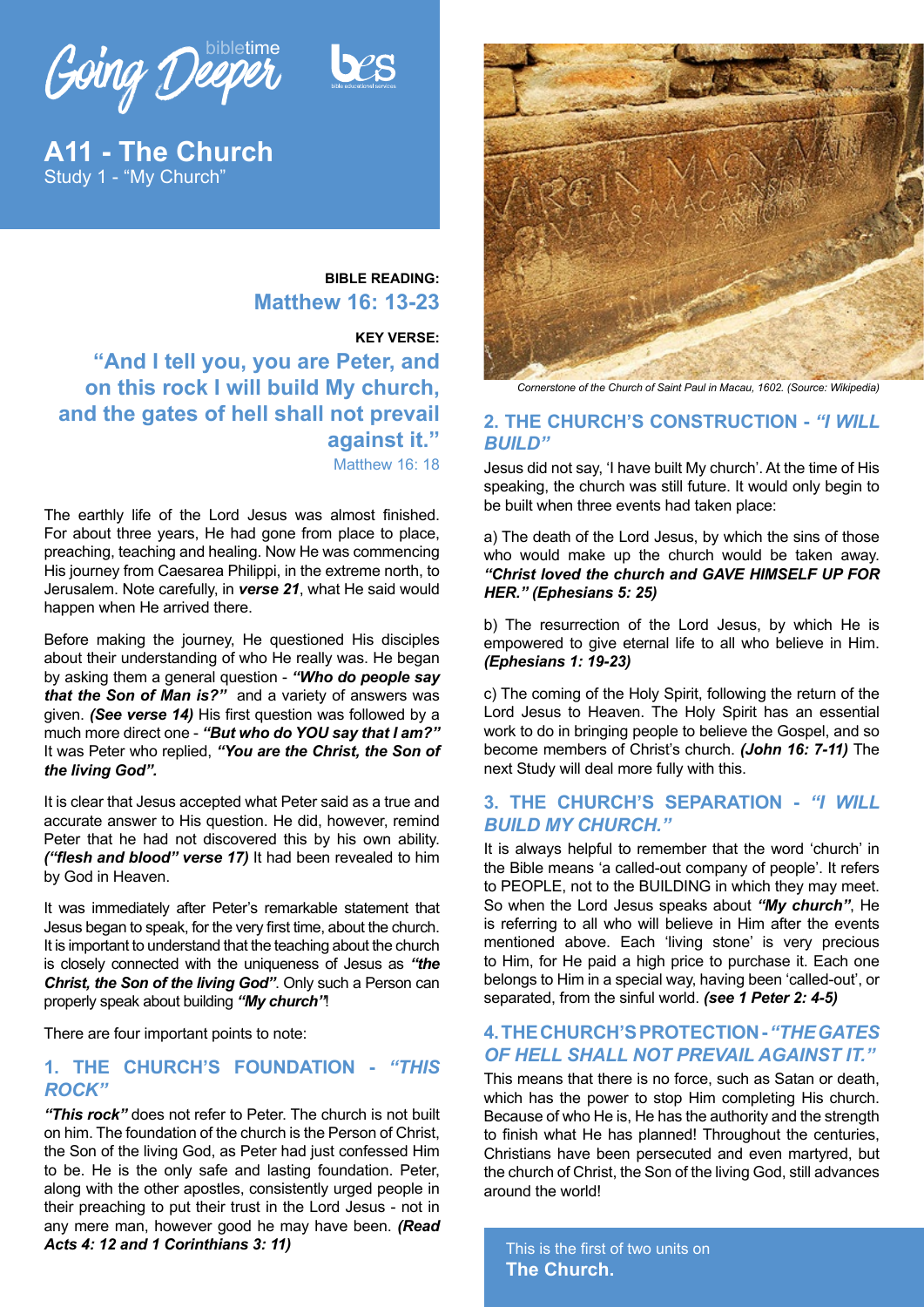

**A11 - The Church** Study 2 - The Church's Birthday

> **BIBLE READING: Acts 1: 7-11, 2: 1-5**

**KEY VERSE: "For in one Spirit we were all baptised into one body…"** 1 Corinthians 12: 13

In Study 1, we stressed that when the Lord Jesus first spoke of His church, it was still in the future. He said, *"I WILL build My church". (Matthew 16: 18)* It was not until fifty days after His death that His promise began to be fulfilled. After He rose from the dead, He appeared to His disciples on several occasions. At first, some of them were very sceptical, but eventually all of them became totally convinced of the reality of His resurrection. He instructed them to *"go into all the world and proclaim the gospel to the whole creation". (Mark 16: 15)* Before embarking on this task, however, they were to remain, at Jerusalem, until the Holy Spirit came upon them.

Forty days after His resurrection, the Lord Jesus returned to Heaven, and, true to His Word, the Holy Spirit came down just ten days later. In the Jewish calendar, with its annual round of religious festivals, or feasts, it was the Day of Pentecost when the Holy Spirit came. (Each year, Pentecost, which means 'the fiftieth day', occurred fifty days after the Feast of Passover. In this particular year Jesus had been crucified at Passover.) In the history of Christianity, the Day of Pentecost described in *Acts 2* is very special, because on that day, the church was formed.

The experience that the followers of Jesus had was remarkable. The whole house was filled by a sound, like that of a great rushing wind. In addition, there were tongues, like fire, which appeared and rested on each person in the house. They found themselves able to speak in languages previously unknown to them! It was a truly miraculous thing to hear ordinary Galileans proclaiming *"the mighty works of God"* in languages which they had never studied. *(Acts 2: 11)* All of these things happened because the Holy Spirit had come - just as Jesus had promised before He left. This was the beginning, or 'birthday' of the Christian church, a never to be forgotten day. We believe that Paul, years later, had this event in mind when he wrote the words of the Key Verse. He was teaching his readers that the coming of the Holy Spirit had fused all individual Christians into one 'body', thus creating a spiritual unity. Christians all 'belong together', just as all the parts of your body are joined together to form one living person!

The crowds who filled the streets of Jerusalem demanded an explanation! How could these disciples of Jesus suddenly speak unknown languages? What had happened to them? Perhaps they had been drinking too much wine! *(See verses 12, 13)*

Peter seized the opportunity to speak to them. He immediately denied the accusation of drunkenness and went on to explain that what had just happened was the fulfilment of the Old Testament prophecy of Joel. He then spoke about the Lord Jesus, whom the Jews had crucified (just seven weeks earlier!), but whom God had raised from the dead. Peter's whole argument was that the events which had just occurred were a conclusive proof that Jesus was who He had claimed to be - the Christ, the Son of God.

On hearing this, many of Peter's listeners were deeply troubled. *"Brothers, what shall we do?"* they asked. *"Repent, and be baptised everyone of you in the name of Jesus Christ for the forgiveness of your sins, and you will receive the gift of the Holy Spirit"*, Peter replied. *(Acts 2: 37, 38)*

Many did just as Peter said! On that day - the church's 'birthday' - about 3,000 people became believers in the risen, glorified Lord Jesus, received the Holy Spirit, and were incorporated into Christ's church.

The Lord Jesus had begun to build, just as He had said. Each new believer in Him was like another 'stone' in the great spiritual structure which He called *"My church"*. The work of construction is on-going, right up to the present time!



*The Cenacle (The Upper Room) in Jerusalem is claimed to be the location of the Pentecost. (Source: Wikipedia)*

This is the first of two units on **The Church.**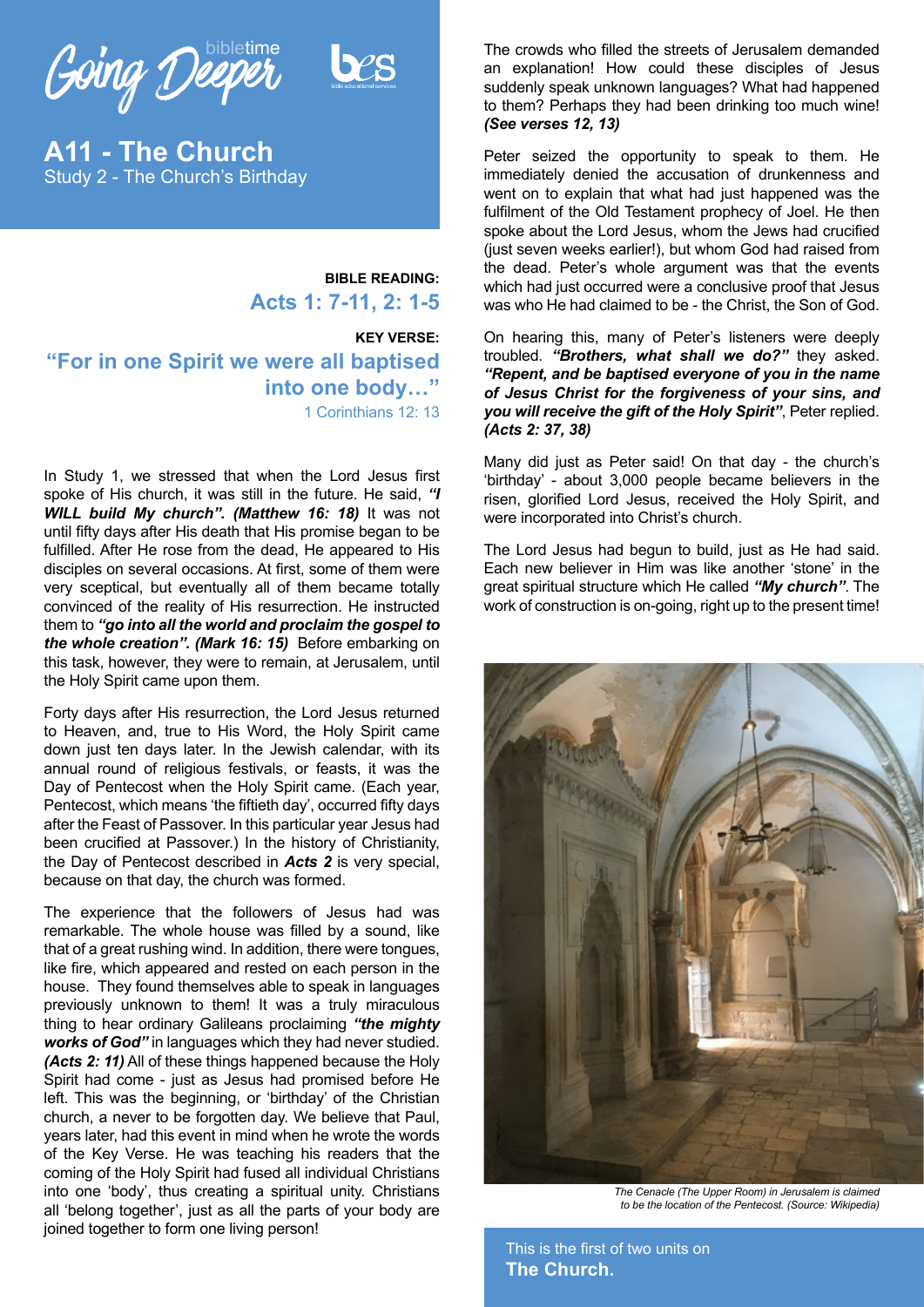Name: Address:

# **1. Write IN YOUR OWN WORDS what Jesus said would happen to Him when He arrived at Jerusalem.** \_\_\_\_\_\_\_\_\_\_\_\_\_\_\_\_\_\_\_\_\_\_\_\_\_\_\_\_\_\_\_\_\_\_\_\_\_\_\_\_\_\_\_\_\_\_\_\_\_\_\_\_\_\_\_\_\_\_\_\_\_\_\_\_\_\_\_\_\_\_\_\_\_\_\_\_

| <b>Answer the following questions:</b>                                     |  |
|----------------------------------------------------------------------------|--|
| a) What general question did Jesus ask His disciples at Caesarea Philippi? |  |
| b) Write four answers which they gave.                                     |  |
| c) How did Peter reply to his Master's second question?                    |  |

## **3. Write TRUE of FALSE after each statement:**

- a) Some people thought Jesus was John the Baptist come to life again.
- b) Jesus rebuked Peter for his foolish answer.
- c) Peter's statement about who Jesus is was the result of God revealing it.
- d) The Lord Jesus said that Peter is the foundation of the church.
- e) The first mention of the church is found in **Matthew 16**.

# **4. Explain how the Bible's use of the word 'church' often differs from our everyday use of**  the word.

#### **5. Answer these questions about the Key Verse:**

a) When Christ spoke about the church was it past, present or future? b) Why was it necessary for the death and resurrection of the Lord Jesus to take place before the formation of the church?

 $\_$  ,  $\_$  ,  $\_$  ,  $\_$  ,  $\_$  ,  $\_$  ,  $\_$  ,  $\_$  ,  $\_$  ,  $\_$  ,  $\_$  ,  $\_$  ,  $\_$  ,  $\_$  ,  $\_$  ,  $\_$  ,  $\_$  ,  $\_$  ,  $\_$  ,  $\_$  ,  $\_$  ,  $\_$  ,  $\_$  ,  $\_$  ,  $\_$  ,  $\_$  ,  $\_$  ,  $\_$  ,  $\_$  ,  $\_$  ,  $\_$  ,  $\_$  ,  $\_$  ,  $\_$  ,  $\_$  ,  $\_$  ,  $\_$  ,

 $\_$  ,  $\_$  ,  $\_$  ,  $\_$  ,  $\_$  ,  $\_$  ,  $\_$  ,  $\_$  ,  $\_$  ,  $\_$  ,  $\_$  ,  $\_$  ,  $\_$  ,  $\_$  ,  $\_$  ,  $\_$  ,  $\_$  ,  $\_$  ,  $\_$  ,  $\_$  ,  $\_$  ,  $\_$  ,  $\_$  ,  $\_$  ,  $\_$  ,  $\_$  ,  $\_$  ,  $\_$  ,  $\_$  ,  $\_$  ,  $\_$  ,  $\_$  ,  $\_$  ,  $\_$  ,  $\_$  ,  $\_$  ,  $\_$  ,

 $\_$  ,  $\_$  ,  $\_$  ,  $\_$  ,  $\_$  ,  $\_$  ,  $\_$  ,  $\_$  ,  $\_$  ,  $\_$  ,  $\_$  ,  $\_$  ,  $\_$  ,  $\_$  ,  $\_$  ,  $\_$  ,  $\_$  ,  $\_$  ,  $\_$  ,  $\_$  ,  $\_$  ,  $\_$  ,  $\_$  ,  $\_$  ,  $\_$  ,  $\_$  ,  $\_$  ,  $\_$  ,  $\_$  ,  $\_$  ,  $\_$  ,  $\_$  ,  $\_$  ,  $\_$  ,  $\_$  ,  $\_$  ,  $\_$  ,

 $\_$  ,  $\_$  ,  $\_$  ,  $\_$  ,  $\_$  ,  $\_$  ,  $\_$  ,  $\_$  ,  $\_$  ,  $\_$  ,  $\_$  ,  $\_$  ,  $\_$  ,  $\_$  ,  $\_$  ,  $\_$  ,  $\_$  ,  $\_$  ,  $\_$  ,  $\_$  ,  $\_$  ,  $\_$  ,  $\_$  ,  $\_$  ,  $\_$  ,  $\_$  ,  $\_$  ,  $\_$  ,  $\_$  ,  $\_$  ,  $\_$  ,  $\_$  ,  $\_$  ,  $\_$  ,  $\_$  ,  $\_$  ,  $\_$  ,

| c) What is the Holy Spirit's role in the formation of the church?             |  |
|-------------------------------------------------------------------------------|--|
| d) When would the Holy Spirit come? (John 16: 7)                              |  |
| e) "The gates of hell shall not prevail against it." To what does "it" refer? |  |
| f) How can we know for sure that Christ will complete His church?             |  |
|                                                                               |  |

#### **6. Look up these references:**

How does 1 Corinthians 3: 11 describe Jesus Christ?

What does Acts 4: 12 tell us is unique about the name of Jesus?

**THINK:** Are you part of the church which Jesus told Peter He would build? Give thanks for what this means to you.

**TOTAL = 725** 

**/5**

Return address on back of answer sheet

**/2**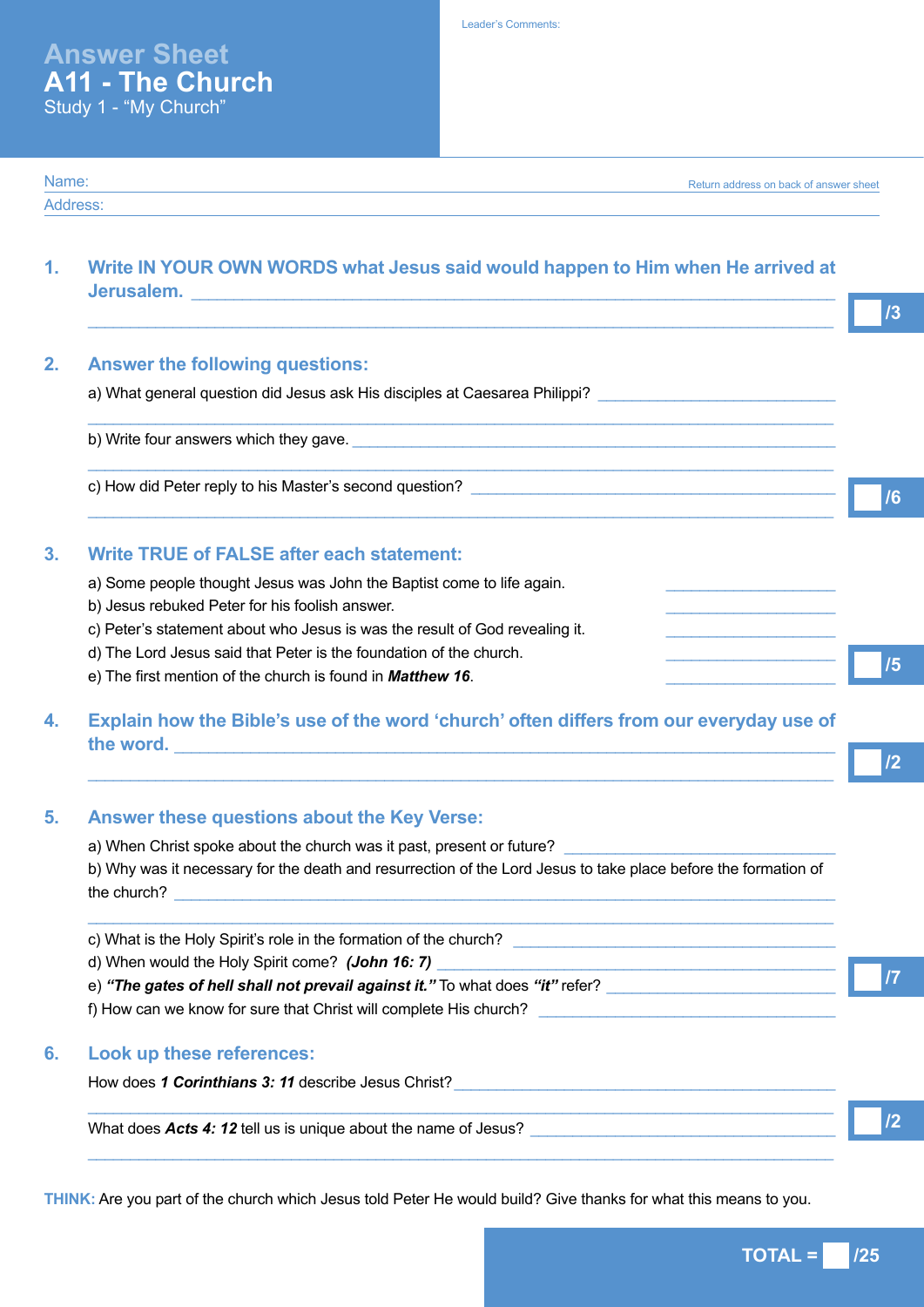Leader's Comments:

## **1. Arrange these events in the order in which they happened, by numbering them from 1 to 7.**

| The Lord Jesus was buried.                      |  |
|-------------------------------------------------|--|
| The Holy Spirit came on the day of Pentecost.   |  |
| The apostles waited in Jerusalem.               |  |
| The church was formed.                          |  |
| The crucifixion of Jesus happened at Jerusalem. |  |
| After 40 days, the ascension took place.        |  |
| Jesus rose again on the third day.              |  |
|                                                 |  |

### **2. Read** *Acts 2: 1-4***:**

a) What did the followers see and hear?

b) 'Wind' and 'fire' are both used often in the Bible to stand for, or represent, God the Holy Spirit. Suggest some ways in which wind is a very suitable symbol of the Holy Spirit.

 $\_$  ,  $\_$  ,  $\_$  ,  $\_$  ,  $\_$  ,  $\_$  ,  $\_$  ,  $\_$  ,  $\_$  ,  $\_$  ,  $\_$  ,  $\_$  ,  $\_$  ,  $\_$  ,  $\_$  ,  $\_$  ,  $\_$  ,  $\_$  ,  $\_$  ,  $\_$  ,  $\_$  ,  $\_$  ,  $\_$  ,  $\_$  ,  $\_$  ,  $\_$  ,  $\_$  ,  $\_$  ,  $\_$  ,  $\_$  ,  $\_$  ,  $\_$  ,  $\_$  ,  $\_$  ,  $\_$  ,  $\_$  ,  $\_$  ,

 $\_$  ,  $\_$  ,  $\_$  ,  $\_$  ,  $\_$  ,  $\_$  ,  $\_$  ,  $\_$  ,  $\_$  ,  $\_$  ,  $\_$  ,  $\_$  ,  $\_$  ,  $\_$  ,  $\_$  ,  $\_$  ,  $\_$  ,  $\_$  ,  $\_$  ,  $\_$  ,  $\_$  ,  $\_$  ,  $\_$  ,  $\_$  ,  $\_$  ,  $\_$  ,  $\_$  ,  $\_$  ,  $\_$  ,  $\_$  ,  $\_$  ,  $\_$  ,  $\_$  ,  $\_$  ,  $\_$  ,  $\_$  ,  $\_$  ,

 $\_$  ,  $\_$  ,  $\_$  ,  $\_$  ,  $\_$  ,  $\_$  ,  $\_$  ,  $\_$  ,  $\_$  ,  $\_$  ,  $\_$  ,  $\_$  ,  $\_$  ,  $\_$  ,  $\_$  ,  $\_$  ,  $\_$  ,  $\_$  ,  $\_$  ,  $\_$  ,  $\_$  ,  $\_$  ,  $\_$  ,  $\_$  ,  $\_$  ,  $\_$  ,  $\_$  ,  $\_$  ,  $\_$  ,  $\_$  ,  $\_$  ,  $\_$  ,  $\_$  ,  $\_$  ,  $\_$  ,  $\_$  ,  $\_$  ,

c) What unusual thing were they able to do while in the house?

#### **3. Peter was given power to preach to the crowd who had gathered.**

a) Which Old Testament prophet did Peter quote from who had predicted the coming of the Holy Spirit? *(Acts 2: 16)*  $\_$  ,  $\_$  ,  $\_$  ,  $\_$  ,  $\_$  ,  $\_$  ,  $\_$  ,  $\_$  ,  $\_$  ,  $\_$  ,  $\_$  ,  $\_$  ,  $\_$  ,  $\_$  ,  $\_$  ,  $\_$  ,  $\_$  ,  $\_$  ,  $\_$  ,  $\_$  ,  $\_$  ,  $\_$  ,  $\_$  ,  $\_$  ,  $\_$  ,  $\_$  ,  $\_$  ,  $\_$  ,  $\_$  ,  $\_$  ,  $\_$  ,  $\_$  ,  $\_$  ,  $\_$  ,  $\_$  ,  $\_$  ,  $\_$  ,

 $\_$  ,  $\_$  ,  $\_$  ,  $\_$  ,  $\_$  ,  $\_$  ,  $\_$  ,  $\_$  ,  $\_$  ,  $\_$  ,  $\_$  ,  $\_$  ,  $\_$  ,  $\_$  ,  $\_$  ,  $\_$  ,  $\_$  ,  $\_$  ,  $\_$  ,  $\_$  ,  $\_$  ,  $\_$  ,  $\_$  ,  $\_$  ,  $\_$  ,  $\_$  ,  $\_$  ,  $\_$  ,  $\_$  ,  $\_$  ,  $\_$  ,  $\_$  ,  $\_$  ,  $\_$  ,  $\_$  ,  $\_$  ,  $\_$  ,

 $\_$  ,  $\_$  ,  $\_$  ,  $\_$  ,  $\_$  ,  $\_$  ,  $\_$  ,  $\_$  ,  $\_$  ,  $\_$  ,  $\_$  ,  $\_$  ,  $\_$  ,  $\_$  ,  $\_$  ,  $\_$  ,  $\_$  ,  $\_$  ,  $\_$  ,  $\_$  ,  $\_$  ,  $\_$  ,  $\_$  ,  $\_$  ,  $\_$  ,  $\_$  ,  $\_$  ,  $\_$  ,  $\_$  ,  $\_$  ,  $\_$  ,  $\_$  ,  $\_$  ,  $\_$  ,  $\_$  ,  $\_$  ,  $\_$  ,

 $\_$  ,  $\_$  ,  $\_$  ,  $\_$  ,  $\_$  ,  $\_$  ,  $\_$  ,  $\_$  ,  $\_$  ,  $\_$  ,  $\_$  ,  $\_$  ,  $\_$  ,  $\_$  ,  $\_$  ,  $\_$  ,  $\_$  ,  $\_$  ,  $\_$  ,  $\_$  ,  $\_$  ,  $\_$  ,  $\_$  ,  $\_$  ,  $\_$  ,  $\_$  ,  $\_$  ,  $\_$  ,  $\_$  ,  $\_$  ,  $\_$  ,  $\_$  ,  $\_$  ,  $\_$  ,  $\_$  ,  $\_$  ,  $\_$  ,

 $\_$  ,  $\_$  ,  $\_$  ,  $\_$  ,  $\_$  ,  $\_$  ,  $\_$  ,  $\_$  ,  $\_$  ,  $\_$  ,  $\_$  ,  $\_$  ,  $\_$  ,  $\_$  ,  $\_$  ,  $\_$  ,  $\_$  ,  $\_$  ,  $\_$  ,  $\_$  ,  $\_$  ,  $\_$  ,  $\_$  ,  $\_$  ,  $\_$  ,  $\_$  ,  $\_$  ,  $\_$  ,  $\_$  ,  $\_$  ,  $\_$  ,  $\_$  ,  $\_$  ,  $\_$  ,  $\_$  ,  $\_$  ,  $\_$  ,

 $\_$  ,  $\_$  ,  $\_$  ,  $\_$  ,  $\_$  ,  $\_$  ,  $\_$  ,  $\_$  ,  $\_$  ,  $\_$  ,  $\_$  ,  $\_$  ,  $\_$  ,  $\_$  ,  $\_$  ,  $\_$  ,  $\_$  ,  $\_$  ,  $\_$  ,  $\_$  ,  $\_$  ,  $\_$  ,  $\_$  ,  $\_$  ,  $\_$  ,  $\_$  ,  $\_$  ,  $\_$  ,  $\_$  ,  $\_$  ,  $\_$  ,  $\_$  ,  $\_$  ,  $\_$  ,  $\_$  ,  $\_$  ,  $\_$  ,

b) For whom did this prophet say salvation was for? *(Acts 2: 21)*

#### **4. Peter's explanation of what happened on the day of Pentecost reached its climax in**  *Acts 2: 36***. Read this verse carefully, then write two sentences IN YOUR OWN WORDS to say:**

a) What the Jews had done to Jesus.

b) What God had done to Him.

#### **5.** *Acts 2: 37* **states that Peter's hearers** *"were cut to the heart"***.**

a) What do you think this means?

b) In response to their question, what two things did Peter tell them to do in *verse 38*?

c) What two things would they receive as a result?

#### **6. Reflect on the impact of the events which took place on the day of Pentecost.**

- a) Who came as the fulfilment of Jesus' promise in **John 16: 7**?
- b) What change took place in a large number of people 's lives who heard Peter's message?

c) In what way was the day of Pentecost the beginning of what Jesus promised in *Matthew 16:18*?

**THINK:** Read and think about the Key Verse. What does this mean for you as a member of the church today?

**/5**

**/7**

**/2**

**/2**

**/6**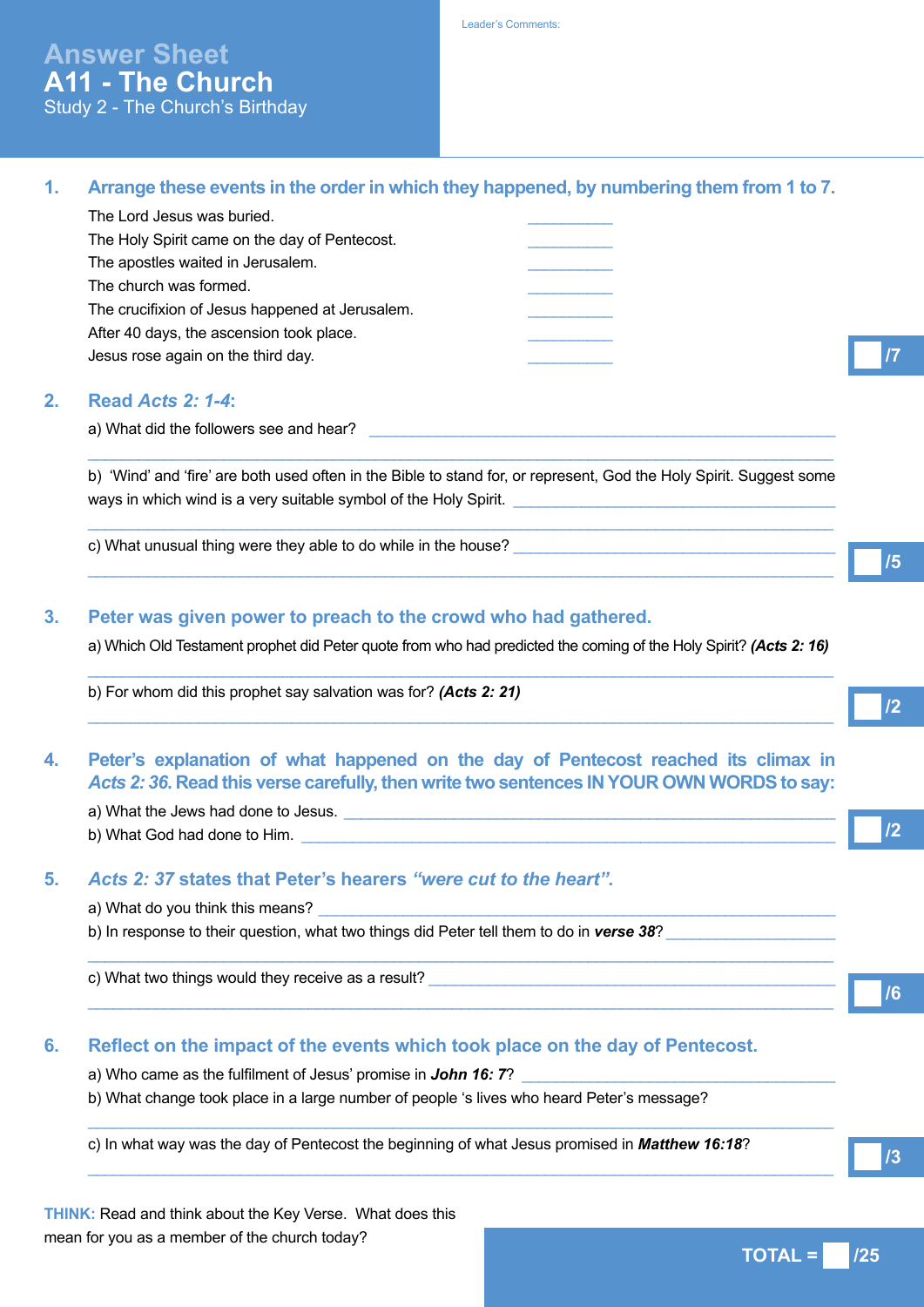| According to Acts 2: 41, what was the first 'step' for a new Christian?                                     |
|-------------------------------------------------------------------------------------------------------------|
|                                                                                                             |
| The first members of the church "devoted themselves to the apostles' teaching".                             |
| a) Explain IN YOUR OWN WORDS, what this means.                                                              |
| b) Read Acts 4:33 and explain what the apostles were preaching about.                                       |
| c) In what way could we, today, devote ourselves "to the apostles' teaching"?                               |
| Explain how the first Christians expressed their love and care for each other in the<br>following passages: |
| a) Acts 2: 44-45                                                                                            |
| b) Acts 4: 34-35                                                                                            |
|                                                                                                             |
| Suggest ways in which Christians can express practical love for each other today.                           |
|                                                                                                             |
| Why did the first Christians "break bread"?                                                                 |
|                                                                                                             |
| Read Acts 12: 5-12 and answer the following questions:                                                      |
|                                                                                                             |
| <b>,我们的人们也不能在这里,我们的人们也不能在这里的人们的人们,我们也不能在这里的人们的人们</b> 。                                                      |
|                                                                                                             |

**THINK:** Am I devoting myself to Bible teaching, to fellowship, to the breaking of bread and to prayer in the same way as the early church did?

 $\_$  ,  $\_$  ,  $\_$  ,  $\_$  ,  $\_$  ,  $\_$  ,  $\_$  ,  $\_$  ,  $\_$  ,  $\_$  ,  $\_$  ,  $\_$  ,  $\_$  ,  $\_$  ,  $\_$  ,  $\_$  ,  $\_$  ,  $\_$  ,  $\_$  ,  $\_$  ,  $\_$  ,  $\_$  ,  $\_$  ,  $\_$  ,  $\_$  ,  $\_$  ,  $\_$  ,  $\_$  ,  $\_$  ,  $\_$  ,  $\_$  ,  $\_$  ,  $\_$  ,  $\_$  ,  $\_$  ,  $\_$  ,  $\_$  ,  $\_$  ,  $\_$  ,  $\_$  ,  $\_$  ,  $\_$  ,  $\_$  ,  $\_$  ,  $\_$  ,  $\_$  ,  $\_$  ,  $\_$  ,  $\_$  ,  $\_$  ,  $\_$  ,  $\_$  ,  $\_$  ,  $\_$  ,  $\_$  ,  $\_$  ,  $\_$  ,  $\_$  ,  $\_$  ,  $\_$  ,  $\_$  ,  $\_$  ,  $\_$  ,  $\_$  ,  $\_$  ,  $\_$  ,  $\_$  ,  $\_$  ,  $\_$  ,  $\_$  ,  $\_$  ,  $\_$  ,  $\_$  ,  $\_$  ,

 $TOTAL = 125$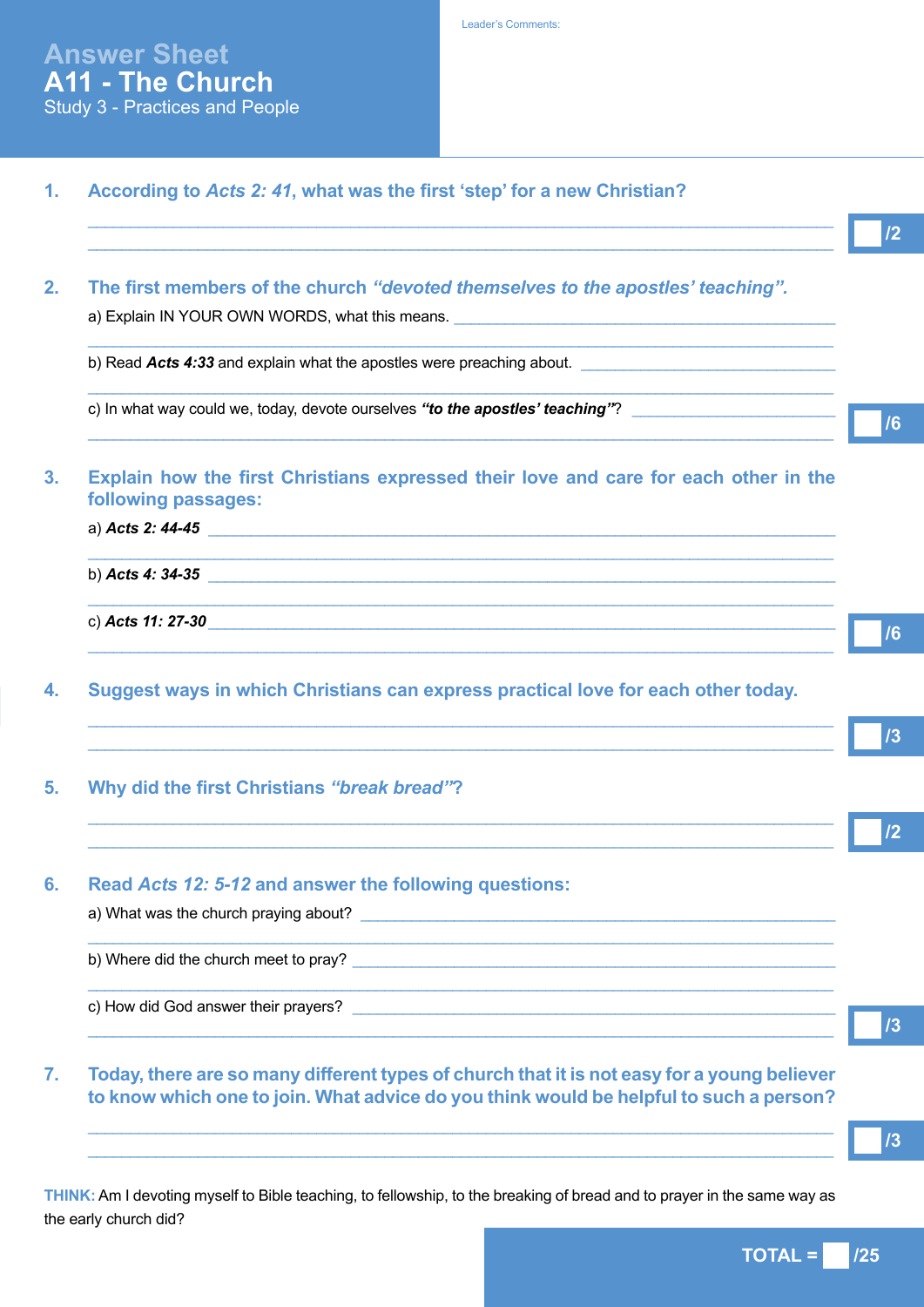- **1. Explain what is meant by "an ordinance".**
- **2. A symbol is a mark, or sign, which stands for something much greater than itself. Of what three events in the experience of the Lord Jesus is baptism a symbol?**

 $\_$  ,  $\_$  ,  $\_$  ,  $\_$  ,  $\_$  ,  $\_$  ,  $\_$  ,  $\_$  ,  $\_$  ,  $\_$  ,  $\_$  ,  $\_$  ,  $\_$  ,  $\_$  ,  $\_$  ,  $\_$  ,  $\_$  ,  $\_$  ,  $\_$  ,  $\_$  ,  $\_$  ,  $\_$  ,  $\_$  ,  $\_$  ,  $\_$  ,  $\_$  ,  $\_$  ,  $\_$  ,  $\_$  ,  $\_$  ,  $\_$  ,  $\_$  ,  $\_$  ,  $\_$  ,  $\_$  ,  $\_$  ,  $\_$  ,  $\_$  ,  $\_$  ,  $\_$  ,  $\_$  ,  $\_$  ,  $\_$  ,  $\_$  ,  $\_$  ,  $\_$  ,  $\_$  ,  $\_$  ,  $\_$  ,  $\_$  ,  $\_$  ,  $\_$  ,  $\_$  ,  $\_$  ,  $\_$  ,  $\_$  ,  $\_$  ,  $\_$  ,  $\_$  ,  $\_$  ,  $\_$  ,  $\_$  ,  $\_$  ,  $\_$  ,  $\_$  ,  $\_$  ,  $\_$  ,  $\_$  ,  $\_$  ,  $\_$  ,  $\_$  ,  $\_$  ,  $\_$  ,  $\_$  ,

 $\_$  ,  $\_$  ,  $\_$  ,  $\_$  ,  $\_$  ,  $\_$  ,  $\_$  ,  $\_$  ,  $\_$  ,  $\_$  ,  $\_$  ,  $\_$  ,  $\_$  ,  $\_$  ,  $\_$  ,  $\_$  ,  $\_$  ,  $\_$  ,  $\_$  ,  $\_$  ,  $\_$  ,  $\_$  ,  $\_$  ,  $\_$  ,  $\_$  ,  $\_$  ,  $\_$  ,  $\_$  ,  $\_$  ,  $\_$  ,  $\_$  ,  $\_$  ,  $\_$  ,  $\_$  ,  $\_$  ,  $\_$  ,  $\_$  ,  $\_$  ,  $\_$  ,  $\_$  ,  $\_$  ,  $\_$  ,  $\_$  ,  $\_$  ,  $\_$  ,  $\_$  ,  $\_$  ,  $\_$  ,  $\_$  ,  $\_$  ,  $\_$  ,  $\_$  ,  $\_$  ,  $\_$  ,  $\_$  ,  $\_$  ,  $\_$  ,  $\_$  ,  $\_$  ,  $\_$  ,  $\_$  ,  $\_$  ,  $\_$  ,  $\_$  ,  $\_$  ,  $\_$  ,  $\_$  ,  $\_$  ,  $\_$  ,  $\_$  ,  $\_$  ,  $\_$  ,  $\_$  ,  $\_$  ,

 $\_$  ,  $\_$  ,  $\_$  ,  $\_$  ,  $\_$  ,  $\_$  ,  $\_$  ,  $\_$  ,  $\_$  ,  $\_$  ,  $\_$  ,  $\_$  ,  $\_$  ,  $\_$  ,  $\_$  ,  $\_$  ,  $\_$  ,  $\_$  ,  $\_$  ,  $\_$  ,  $\_$  ,  $\_$  ,  $\_$  ,  $\_$  ,  $\_$  ,  $\_$  ,  $\_$  ,  $\_$  ,  $\_$  ,  $\_$  ,  $\_$  ,  $\_$  ,  $\_$  ,  $\_$  ,  $\_$  ,  $\_$  ,  $\_$  ,

 $\_$  ,  $\_$  ,  $\_$  ,  $\_$  ,  $\_$  ,  $\_$  ,  $\_$  ,  $\_$  ,  $\_$  ,  $\_$  ,  $\_$  ,  $\_$  ,  $\_$  ,  $\_$  ,  $\_$  ,  $\_$  ,  $\_$  ,  $\_$  ,  $\_$  ,  $\_$  ,  $\_$  ,  $\_$  ,  $\_$  ,  $\_$  ,  $\_$  ,  $\_$  ,  $\_$  ,  $\_$  ,  $\_$  ,  $\_$  ,  $\_$  ,  $\_$  ,  $\_$  ,  $\_$  ,  $\_$  ,  $\_$  ,  $\_$  ,

**3. God views believers in the Lord Jesus as people who have died, been buried, and been raised again with Christ.** *(Romans 6)*

a) In what way can Christians show that they have accepted this teaching?

b) What do you think is meant by walking "in newness of life"? *(Romans 6: 4)* 

- **4. Look up these references, and write down the name which is suggested in each for the simple meal by which we remember the Lord:** 
	- a) *Acts 2: 42*
	- b) *1 Corinthians 10: 16*
	- c) *1 Corinthians 11: 20* \_\_\_\_\_\_\_\_\_\_\_\_\_\_\_\_\_\_\_\_\_\_\_\_\_\_\_\_\_\_\_\_\_\_\_\_\_\_\_\_\_\_\_\_\_\_\_\_\_\_\_\_\_\_\_\_\_\_\_\_\_\_\_\_\_\_\_\_

## **5. When the Lord Jesus introduced the Lord's Supper:-**

- a) What two things did He use?
- b) What did He say each of them would represent?

c) From this point onwards, what was to be the main reason for Christians 'eating and drinking', in accordance with His instructions?

## **6. Read** *1 Corinthians 11: 23-29* **again and give short answers to these questions:**

The starting point for the Lord's Supper begins with instructions which were received

| (verse 23). It is to continue until                    |                              | . (verse 26) We should not partake |  |
|--------------------------------------------------------|------------------------------|------------------------------------|--|
| in                                                     | <i>(verse 27)</i> but should | ourselves. (verse 28) If           |  |
| someone takes part in a careless way, it may result in |                              | . <i>(verse 29)</i>                |  |
|                                                        |                              |                                    |  |

# **7. Answer TRUE or FALSE to the following statements:**

- a) The water used in baptism is holy.
- b) Being baptised makes a person a Christian.
- c) The bread at the Lord's Supper reminds us of the body of the Lord given for us in His death.
- d) The Lord's Supper is intended for true believers in the Lord Jesus ONLY.

**THINK:** As God's children, we should obey Him in every possible way! If you have become a Christian, you should be baptised and also meet regularly with believers to partake of The Lord's Supper.

| paperboa and dibb moot regardity with pollovers to partants or rife Estate Support. |  |                                              |      |
|-------------------------------------------------------------------------------------|--|----------------------------------------------|------|
| Return your completed answer sheet to:                                              |  | $\sqrt{10}$ TOTAL = $\sqrt{25}$ UNIT TOTAL = | /100 |

**©** Bible Educational Services. Visit **www.besweb.com** for information.<br>Registered Charity UK CIO 1186004

**/2**

**/3**

**/2**

**/3**

**/6**

**/5**

| <b>Leader's Comments:</b> |  |
|---------------------------|--|
|                           |  |
|                           |  |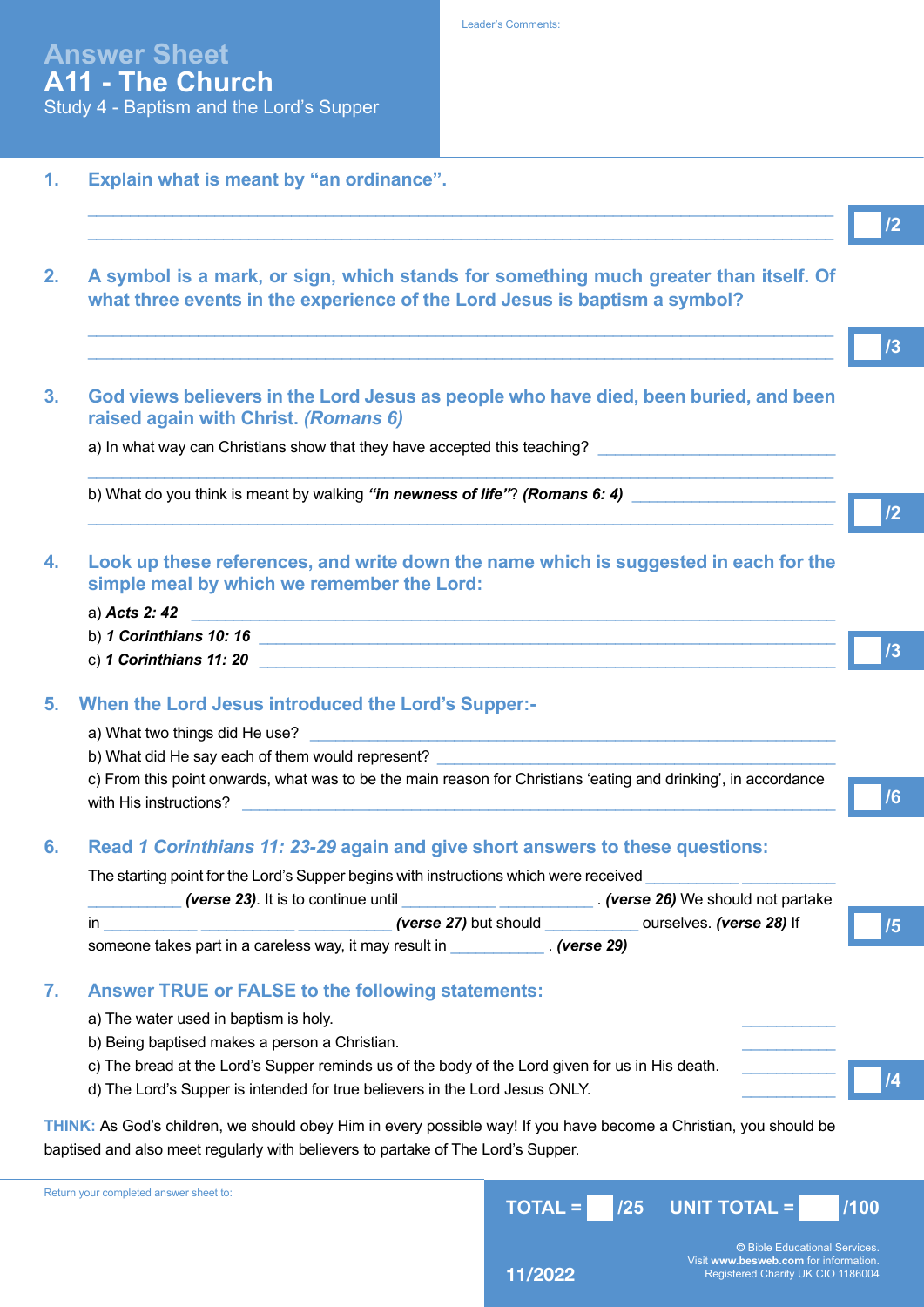Going Deeper

**A11 - The Church** Study 3 - Practices and People

# **BIBLE READING: Acts 2: 41-47; 4: 32-37; 11: 27-30**

#### **KEY VERSE:**

**"And they devoted themselves to the apostles' teaching and the fellowship, to the breaking of bread and the prayers."** Acts 2: 42

In this Study, we go back to the earliest days of the Christian church. Our task is to find the answers to such questions as these: What did the 'foundation members' believe? What kind of people were they? Does God intend that the practices of the first Christians should continue until the church is complete?

The Reading from *Acts 2* helps us to understand what beliefs and practices were important to the Christians who lived at the time when the church began:-

1. Upon believing in the Lord Jesus, they *"were baptised". (verse 41)* Baptism symbolised the end of their former life: they were now taking their stand with the Lord Jesus Christ.

2. *"They devoted themselves to the apostles' teaching". (Acts 2: 42)* The apostles were formerly the disciples of Jesus. During His lifetime they had learned from Him and now they became the teachers of the new Christians. What



the apostles taught carried weight with the believers and was accepted as authoritative. This is what *"devoting themselves to the apostles' teaching"* means. The apostles' teaching later included the epistles: these were letters which they wrote to the young churches to instruct them in the Christian faith.

3. They met together regularly, finding much happiness and encouragement in their fellowship with each other. *(Acts 2: 42)* It is still God's plan that members of Christ's church should meet together on a regular basis, wherever this is possible. *(Read Hebrews 10: 25)* 

4. Of utmost importance to them was *"the breaking of bread". (Acts 2: 42)* This refers to the Lord's Supper, at which bread and wine are used as symbols of the body and the blood of the Lord Jesus. They did this because He had requested it. *(See 1 Corinthians 11: 23-26)*

5. Times of prayer were another practice of first century church-life. Christians pray privately, but in the Acts of the Apostles the COLLECTIVE prayers of the church are emphasised. *(See Acts 12: 5, 12)* 

These practices were not merely for the early church; they are for each succeeding generation of Christians and should continue until the return of the Lord Jesus. For each of us, then, the responsibility is to ensure that we try to associate with fellow-believers who value these practices. A 'church' which does not show these features is not really a church according to the New Testament pattern. If we desire to make progress spiritually, we must try to find such a church, and then give it our full commitment.

The Acts of the Apostles also shows us what kind of people the members of Christ's church were:

1. They were happy and thankful people. *(Read Acts 2: 46-47 again!)* Their faith was in no sense dull and boring! Rather, it was genuine and dynamic!

2. They were marked by a great spirit of oneness. Their unity was clear for all to see. Sadly, Satan has succeeded in causing many divisions, as the years have passed.

3. They really cared for each other and were willing to share with others who were in need. *(Acts 2: 44-45 and 4: 32, 34, 35)*

4. They were not afraid to talk about their Lord and Saviour to neighbours and friends. They *"continued to speak the word of God with boldness." (Acts 4: 31)* In fact, they found it hard not to share the good news! Even when the Jewish religious leaders, who rejected Jesus' claims to be the Christ, began to persecute them, they showed tremendous courage. *(Acts 5: 41)* 

Again we are challenged! Are the marks of true membership of Christ's church seen in us? Do we genuinely want to obey the Lord Jesus? Are our lives showing love and concern for others? Are we trying to spread the good news of the Lord Jesus? It is important for all of us to be sure that we belong to the great spiritual reality of which our Lord Jesus spoke when He said - *"I will build My church".*

This is the first of two units on **The Church.**